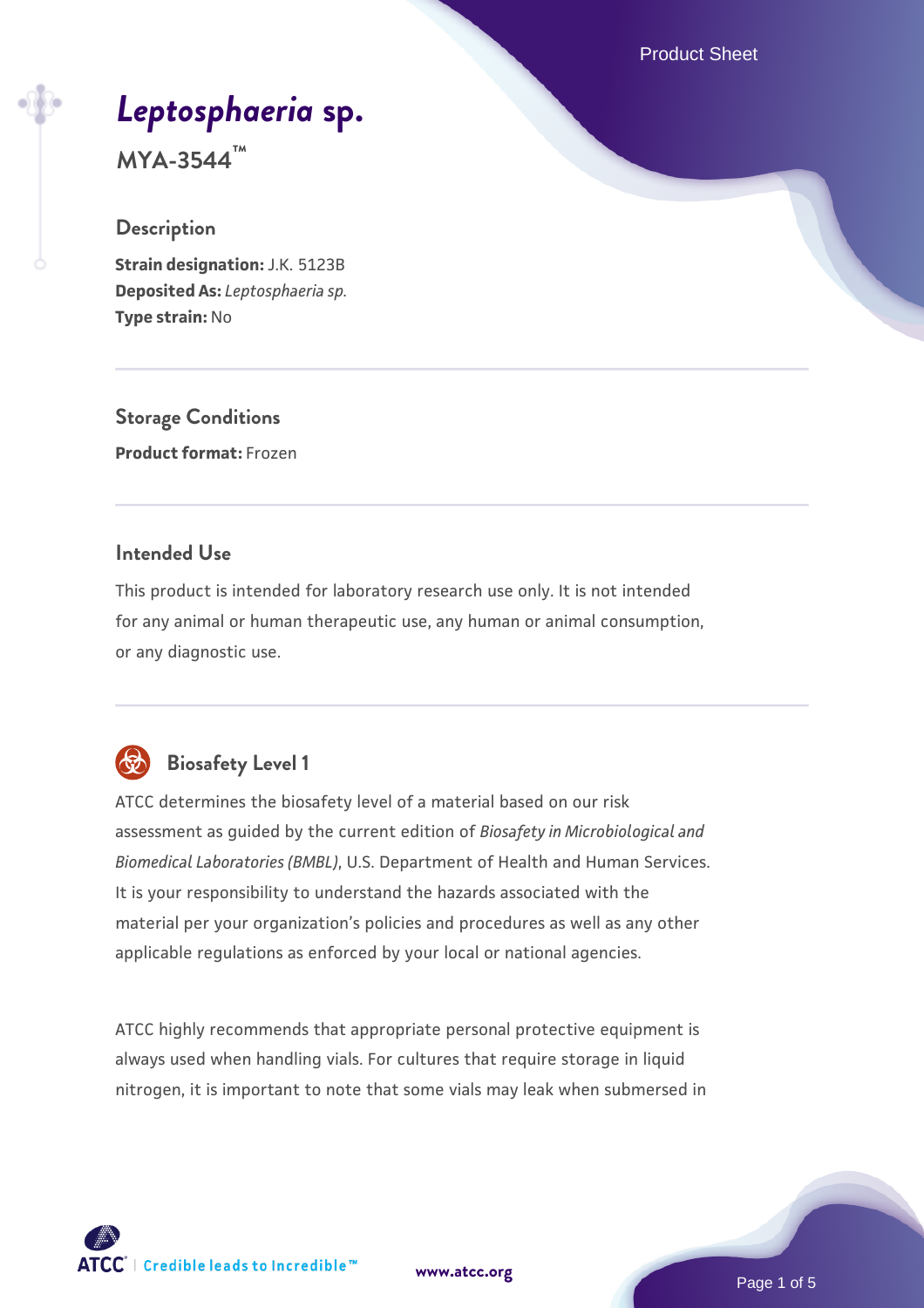liquid nitrogen and will slowly fill with liquid nitrogen. Upon thawing, the conversion of the liquid nitrogen back to its gas phase may result in the vial exploding or blowing off its cap with dangerous force creating flying debris. Unless necessary, ATCC recommends that these cultures be stored in the vapor phase of liquid nitrogen rather than submersed in liquid nitrogen.

#### **Certificate of Analysis**

For batch-specific test results, refer to the applicable certificate of analysis that can be found at www.atcc.org.

#### **Growth Conditions**

**Medium:**  [ATCC Medium 790: By+ medium](https://www.atcc.org/-/media/product-assets/documents/microbial-media-formulations/7/9/0/atcc-medium-790.pdf?rev=16bd8c73853840ee9a63d6a1f4589a74) **Temperature:** 25°C

#### **Handling Procedures**

 Frozen ampules packed in dry ice should either be thawed immediately or stored in liquid nitrogen vapor. If liquid nitrogen storage facilities are not available, frozen ampules may be stored at or below -70°C for approximately one week. **Do not under any circumstance store frozen ampules at refrigerator freezer temperatures (generally -20°C).** Storage of frozen material at this temperature may result in the death of the culture.

1. To thaw a frozen ampule, place in a **30°C** water bath, until just thawed ( **approximately 4 minutes**). Immerse the ampule just enough to cover the frozen material. Do not agitate the ampule.



**[www.atcc.org](http://www.atcc.org)**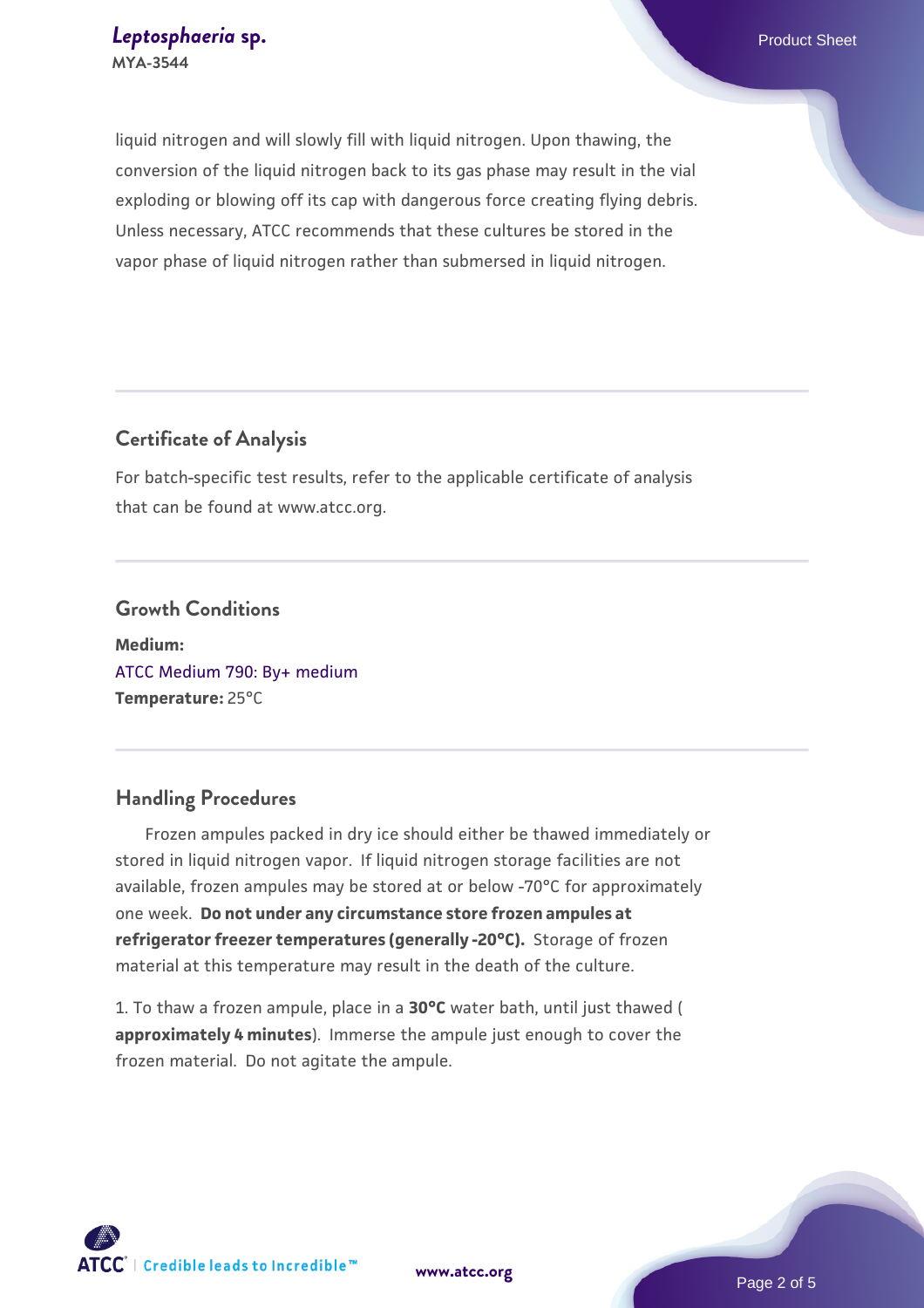2. Immediately after thawing, aseptically transfer the contents of the vial onto appropriate solid or liquid medium.

3. Incubate cultures at recommended temperature.

#### **Material Citation**

If use of this material results in a scientific publication, please cite the material in the following manner: *Leptosphaeria* sp. (ATCC MYA-3544)

#### **References**

References and other information relating to this material are available at www.atcc.org.

#### **Warranty**

The product is provided 'AS IS' and the viability of ATCC<sup>®</sup> products is warranted for 30 days from the date of shipment, provided that the customer has stored and handled the product according to the information included on the product information sheet, website, and Certificate of Analysis. For living cultures, ATCC lists the media formulation and reagents that have been found to be effective for the product. While other unspecified media and reagents may also produce satisfactory results, a change in the ATCC and/or depositor-recommended protocols may affect the recovery, growth, and/or function of the product. If an alternative medium formulation or reagent is used, the ATCC warranty for viability is no longer valid. Except as expressly set forth herein, no other warranties of any kind are provided, express or implied, including, but not limited to, any implied warranties of merchantability, fitness for a particular purpose, manufacture according to cGMP standards, typicality, safety, accuracy, and/or

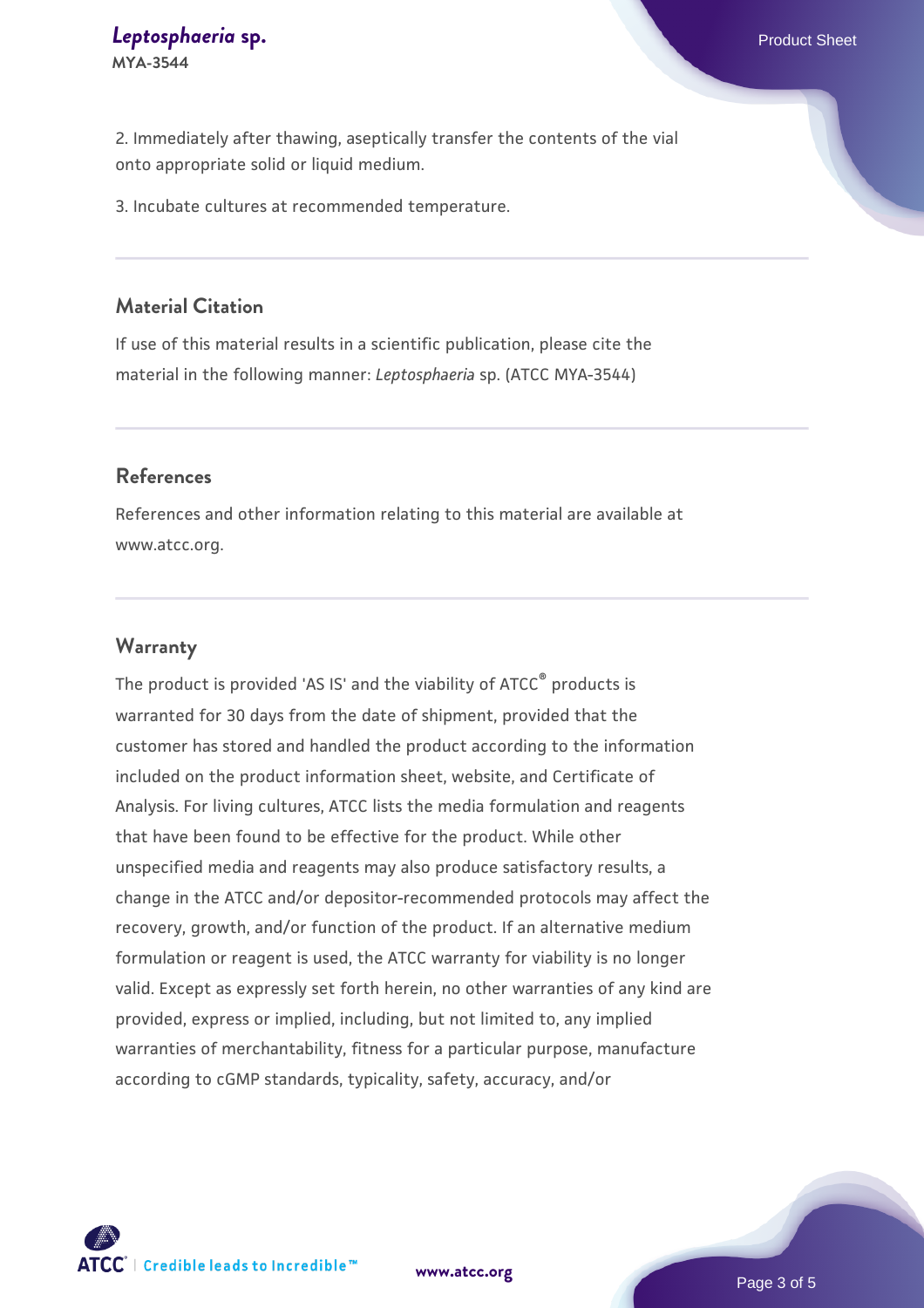#### *[Leptosphaeria](https://www.atcc.org/products/mya-3544)* **[sp.](https://www.atcc.org/products/mya-3544) Product Sheet MYA-3544**

noninfringement.

#### **Disclaimers**

This product is intended for laboratory research use only. It is not intended for any animal or human therapeutic use, any human or animal consumption, or any diagnostic use. Any proposed commercial use is prohibited without a license from ATCC.

While ATCC uses reasonable efforts to include accurate and up-to-date information on this product sheet, ATCC makes no warranties or representations as to its accuracy. Citations from scientific literature and patents are provided for informational purposes only. ATCC does not warrant that such information has been confirmed to be accurate or complete and the customer bears the sole responsibility of confirming the accuracy and completeness of any such information.

This product is sent on the condition that the customer is responsible for and assumes all risk and responsibility in connection with the receipt, handling, storage, disposal, and use of the ATCC product including without limitation taking all appropriate safety and handling precautions to minimize health or environmental risk. As a condition of receiving the material, the customer agrees that any activity undertaken with the ATCC product and any progeny or modifications will be conducted in compliance with all applicable laws, regulations, and guidelines. This product is provided 'AS IS' with no representations or warranties whatsoever except as expressly set forth herein and in no event shall ATCC, its parents, subsidiaries, directors, officers, agents, employees, assigns, successors, and affiliates be liable for indirect, special, incidental, or consequential damages of any kind in connection with or arising out of the customer's use of the product. While reasonable effort is made to ensure authenticity and reliability of materials on deposit, ATCC is not liable for damages arising from the misidentification or misrepresentation of such materials.

Please see the material transfer agreement (MTA) for further details regarding the use of this product. The MTA is available at www.atcc.org.



**[www.atcc.org](http://www.atcc.org)**

Page 4 of 5